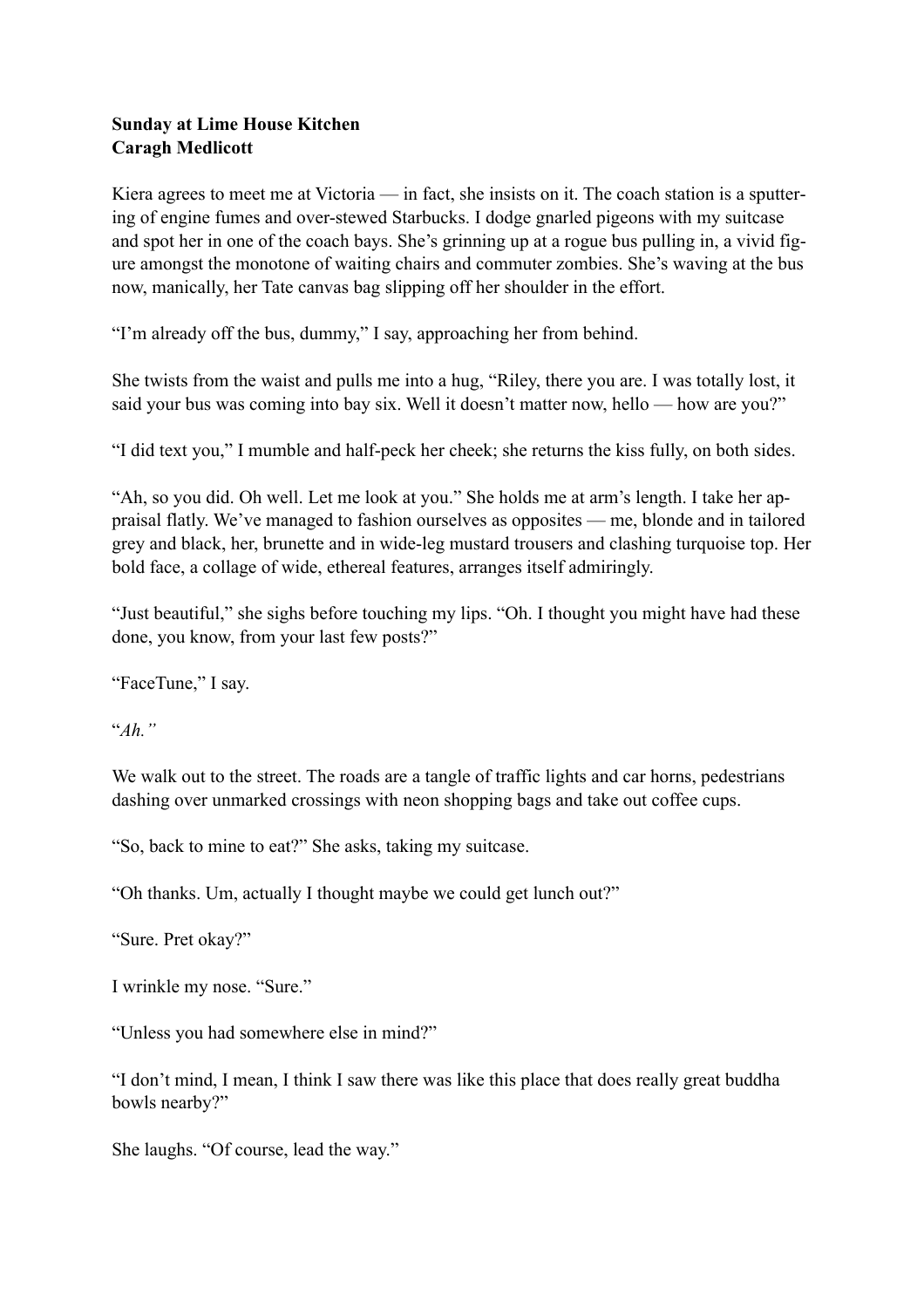Our table is surrounded by hanging plants, we're nestled in the corner by the window. The café is called *ZENCOFFEZ* and has a lotus flower logo. I look at Kiera who is poking her shredded carrots. The whole bowl has been capsized by her fork which she's using to tussle and toss the food, turning everything over and inside out, all without raising a single bite to her mouth.

"Can I borrow your flat white?" I ask.

"Sure," she says without looking up, her expression fully engrossed in the small maelstrom she's still stirring.

"Thanks"

I position it at an angle to the side of my bowl, straighten out some tomatoes which have strayed into the watercress, then kneel up on my chair and take the photo from above. One, two, three. *Got it.*

"Did Buddha really eat this shit?" Says Kiera, her expression puckered.

"What?" I say, pushing her flat white back over to her and taking a sip of my americano, dark and bitter.

"I'm sorry, Riley, I can't eat this."

"You don't like it?" I ask.

"Do you?"

I shrug. "It's nourishing."

"You're meant to *line* your stomach before a night out."

I shrug again.

"Well, I guess I'll just make beans on toasts when we get back." She pushes the bowl away from her. I have to make a point of eating my own food now, keeping my expression neutral as the mouthfuls crunch and crunch without ever seeming to get smaller.

When we eventually leave, my tongue feels like wet tissue paper. I check my phone. It's been 15 minutes, 124 likes and counting.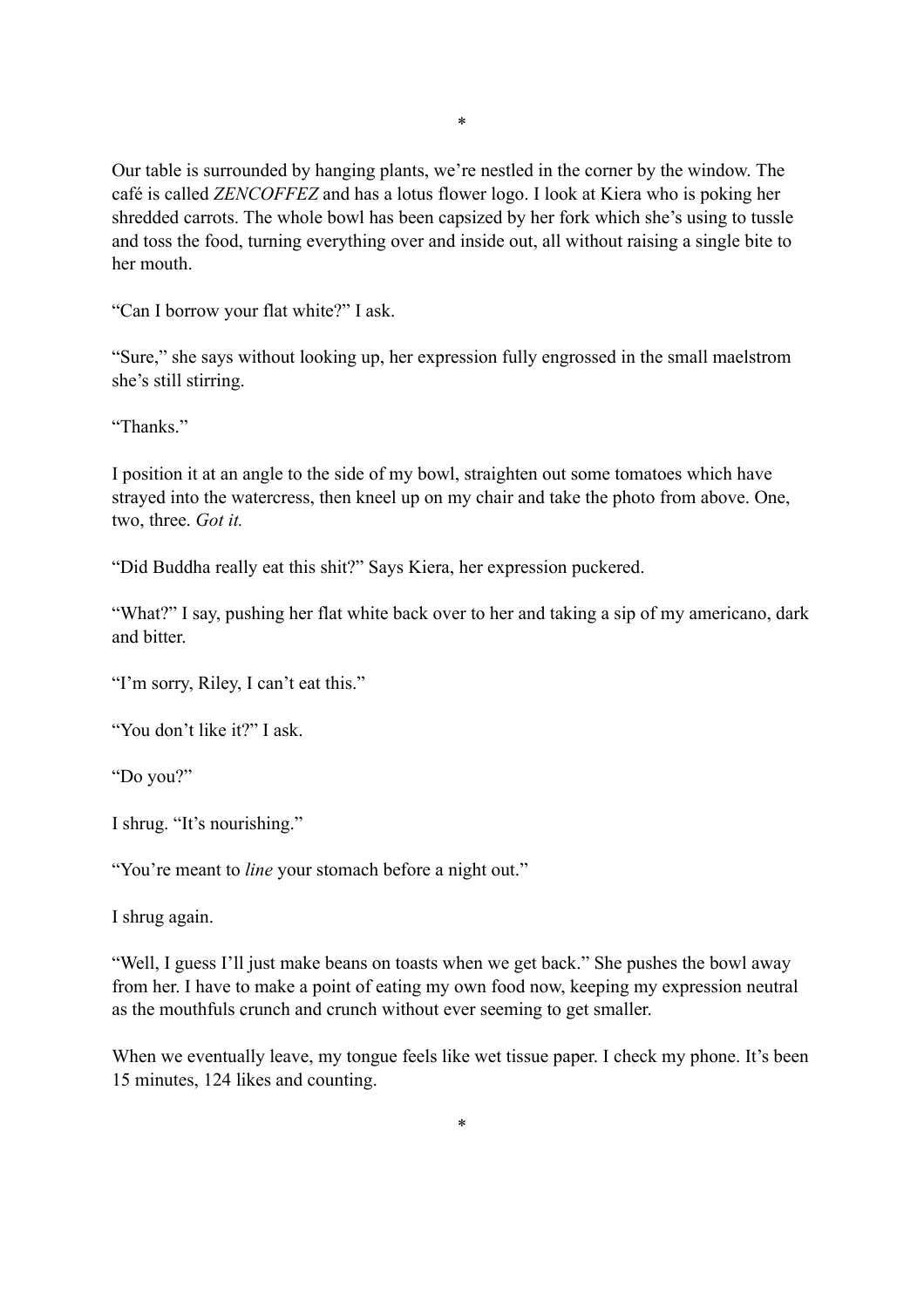We get the tube to Ealing. I keep my handbag clutched inside my jacket the whole way; Mum has made me excessively paranoid about London's pickpockets. When we arrive at Kiera's flat she realises that she has left her keys. We stand outside on the path while she calls her alternate flatmates over and over.

"Leave your keys again?" Asks the one who finally makes it to the door.

"I know. If you had a pound…"

The girl moves so we can both get in. She is either effortlessly chic or surly and gothic, I can't tell which. Her face is bird-like, etched with straight eyebrows and completed with a small cherry mouth.

"Hi," I say to her.

"Oh yes—" Kiera butts in "—Gita this is my cousin Riley. She's coming out with us tonight."

"I know, Kiera. Hey Riley, you're the one who's like, Insta famous right?" She doesn't say it unkindly, but I still feel a flash of heat pass over my face.

"Ha, hardly," I say and take my shoes off for an excuse to turn away.

There are stairs leading up to the rest of the flat; they're carpeted and bluey-green, like spilled petrol. The hall smells of stale cornflakes. Kiera leads me into the living room where Gita has already plonked herself down on the sofa. The blinds are closed and the lights switched off. The room is illuminated by the flickering blue of the half-fried TV, its picture pixelated.

"Laura, this is Riley, my cousin I told you about."

"Riley! Great to meet you!" An excessively lanky ginger girl springs up from the carpet with scissors in one hand and the other outstretched towards me.

"Hi, nice to meet you, too," I murmur, feeling awkward to be shaking hands in this setting. She has very white teeth which are bared in a huge smile, almost overwhelming the wellformed nose and hooded eyes which sit above.

We all settle back down while Kiera goes to make herself food. Gita is unblinking, eyes on the TV which I now realise is playing a bizarre music video. Laura, sat on the carpet, puts her fringe between her forefingers and cuts without hesitation. I can feel a compulsion to keep checking my phone, it's like an itch on a phantom limb. I push it to the bottom of my bag and turn to Laura.

"Wow, you're so brave to do that without a mirror."

She grins at me. "I have a 50% success rate."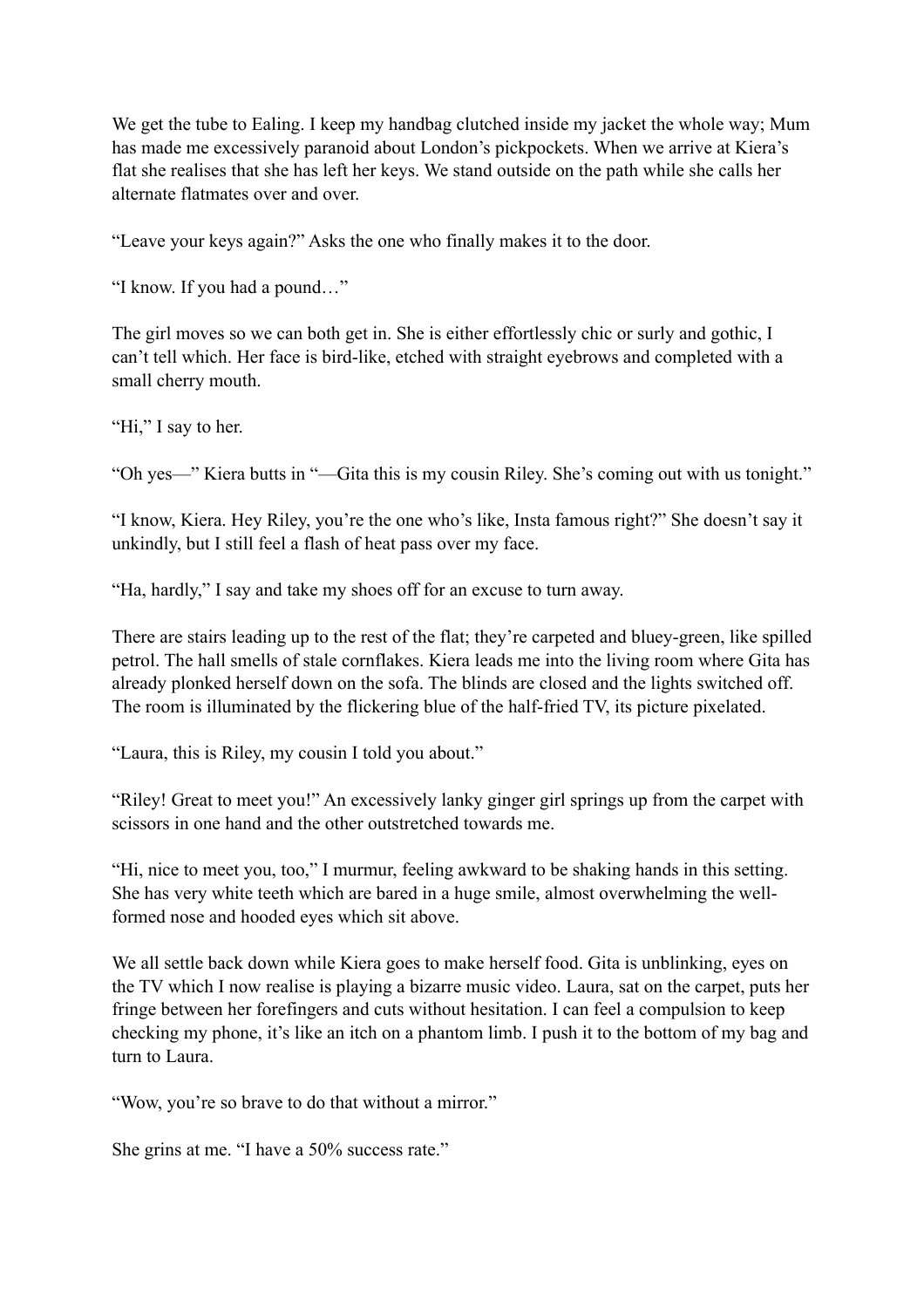"It looks great to me. Very… Parisian."

"God don't tell her that," says Gita, "you're literally playing into her own wet dream. *Effortless French girl chic*." She puts on a terrible French accent for the last part.

"Not my fault I love baguettes and garlic," says Laura, collecting the surrounding stray hairs and dumping them in the paper bin. Gita rolls her eyes.

"Are you excited for later?" asks Laura.

"Yeah, should be fun," I say.

"She wants to know if we can have our time in the spotlight by making it into one of your Instagram stories." Gita gives me a conspirator's smile.

"Is that right?"

"Don't embarrass me, Gita," says Laura.

"It's okay, don't be silly, you can — though it's nothing to be excited about, honestly."

Kiera walks in from the kitchen carrying her beans on toast with a pack of grated cheddar tucked under her arm. The smell is rich and homely. We all watch as she covers her plate in cheese and picks up her knife and fork, ready to devour.

We spend the remaining afternoon hours slouching in different states of stretched out drama, talking the whole time. We plan our outfits and discuss what we're studying. Favourite courses, bad seminars, weird society members. It feels good. I forget, sometimes, how to just be. I'm so often gnawing at myself or projecting impossible things.

\*

We all get ready in Gita's room, partly because it's the biggest, and crucially because it has four mirrors. Everything is cream-coloured and cluttered, but in a sort of cool, effortless way. I complement her ceramic vase, painted with red swirls, and the little cacti lining her wide bay windows. She says thanks.

I sometimes have an odd jolt of awareness with these things. I realise how objects have transformed themselves in my head; there used to be plates, and fruit, and plants — all normal, innocuous things. But now, they are different. There are lemons in paisley bowls (good), and full green apples on chipped plates (bad, or rather, irrelevant). My gaze has turned into a sort of grid; it zeroes in on small moments of contextless aesthetics. Like real life is losing its texture, becoming flat and containable.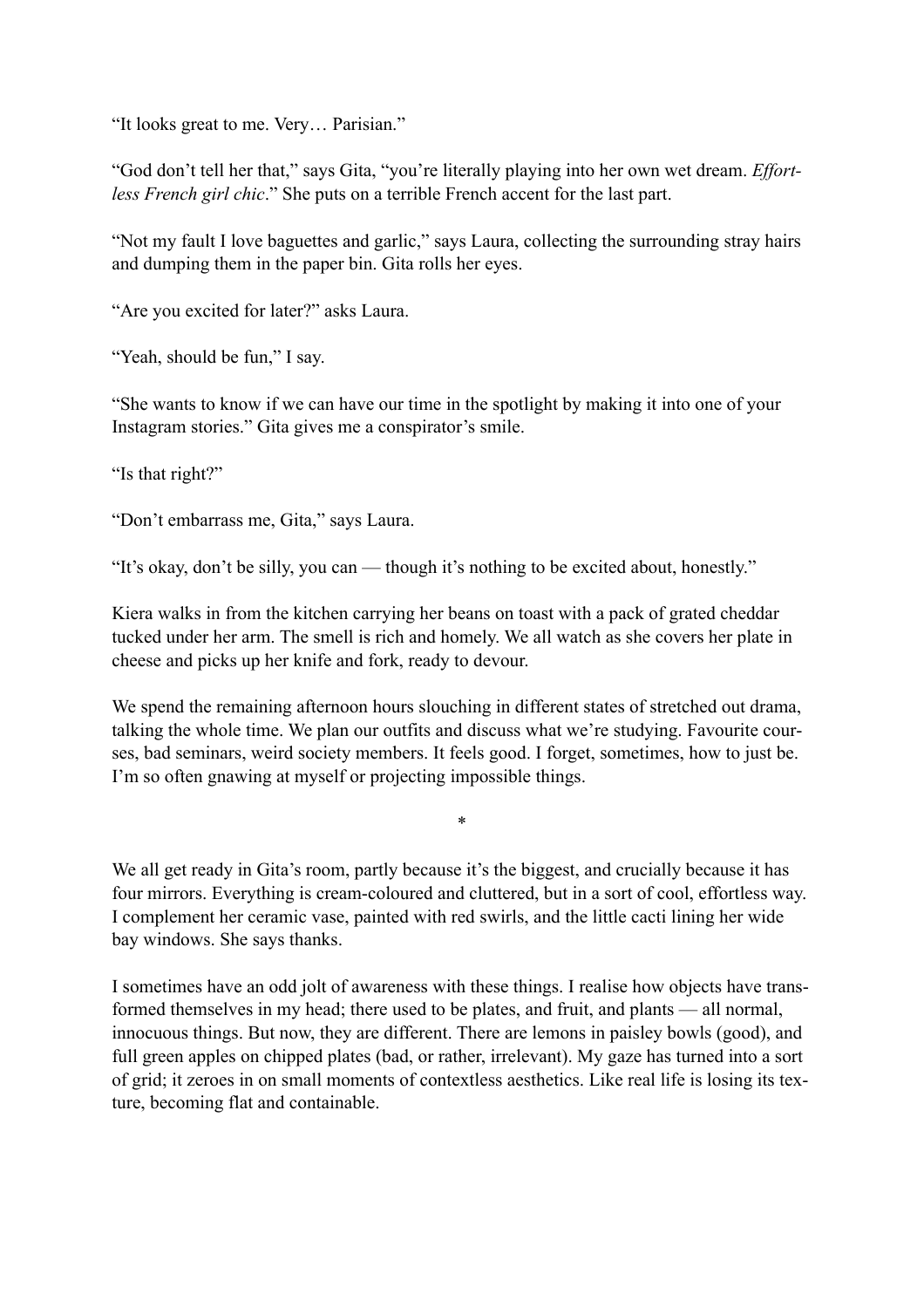"Here you go." Gita makes me jump by appearing with a giant mug which has "Best Dad Ever" printed on it in red lettering. It's filled to the top with a heavy-handed cocktail of coke, vodka and lime juice.

We drink and listen to Radio 1 because we had a conversation earlier about how none of us listen to radio anymore. Everyone had agreed it would be sad for radio to go away. I find myself looking at the three of them over the top of my mirror. They share a kind of synchronicity that makes me jealous. The way they sit in splayed out positions. I see leg stubble apparent in the glow of the unshaded light, small rolls squishing over the bands of their jeans. I covet this. I'm so tired of always folding myself like origami.

"Why can't I ever do my eyeliner right?" Says Kiera, her right eye a clumsy blue smudge.

"Here, I can help," I say walking over to her.

I use a wet wipe and start the process again, edging the blue gel out into a sloping wing. She has deep brown eyes, huge and almond shaped — the blue sets them off, fashionable in a way I didn't know eyes could be.

We all end up wearing approximations of the same outfit; barely-there heels, mom jeans and strappy bodysuits. Apart from Laura who wears leather-look trousers and a green mesh top.

By the time the Uber is booked the vodka has made us shimmery around the edges. I wee in their cramped bathroom and stare at the tiles littered with hairs and Lush products. The light is terrible, artificial and orange. My face in the mirror looks off, but I'm tipsy so I stare at myself anyway. I think, as I often do, that my face is a puzzle that needs solving. It's an amalgamation of small errors, like an essay a few marks off an A.

"Riley, taxi!" Kiera calls up to me and I stumble down the stairs to the front door, my head spinning.

"Here," says Kiera, handing me a packet of cheese and onion crisps as I get in the taxi, "none of us have eaten enough."

Gita and Laura are already strapped into their seats, happily crunching and licking their lips. I take the packet from Kiera and get in, my stomach grumbling at just the sound of it rustling. As the streetlight melts into the puddles outside the window, I tear open the bag and start eating. Salty, oily, fitting comfortably into my stomach, filling the space and gone in just a few, noisy moments. I scrunch up the packet and fold it into my leather jacket pocket.

It feels like everyone is sweating out of every pore of their body. Kiera has taken us to a grimy underground club that has no name out front. It's £10 entry and you get ten free drinks to go with it, gifted via a paper slip with numbered tick boxes. Not that it matters, the bars are

\*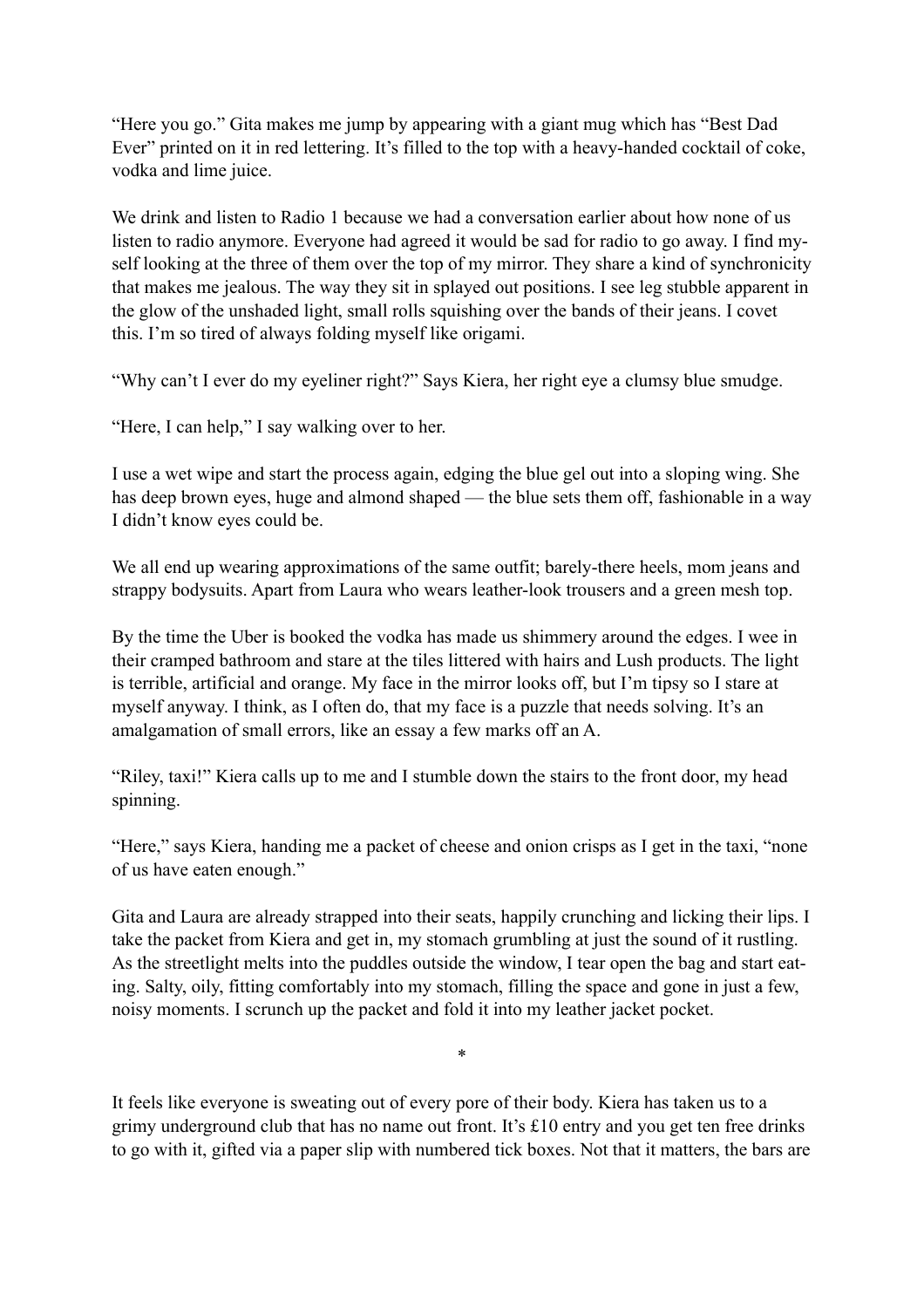deserted islands, built into the walls like school snack kiosks. Almost everyone on the dance floor is high with large moon pupils and flailing arms.

"Want one?" I say, waving my paper slip at the girls. They shake their heads and gesture for me to carry on. Bass is slamming through their bodies and rattling in my teeth. I tear my way through the crowds and make it to the outer hemisphere, empty, air at last.

"Beer please," I say getting to the bar and putting my paper slip down.

"Can't do beer."

"What?"

The man leans across and says it louder. "Beer isn't part of the free drink thing."

"Oh," the guy is looking at me with big eyes. His face is almost pretty, but also sort of alien with buzzed-bleached hair and a smirking expression, "well what can I have?"

"Any spirit and mixer."

"Vodka coke please. Double."

"Okay." He pours the vodka without measuring it, mixing it nearly half and half in the small plastic cup. "There you are." He stamps two boxes on my paper slip.

"Thanks."

I stand to the side of the bar and taste it. The smell of the vodka burns in my nostrils and the coke tastes flat, like the cheap stuff from the supermarket. I stand still for a few minutes, taking small sips and breathing deeply, just watching the mass of bodies crashing together.

"Hey," the guy from behind the bar has come out to stand next to me, "I'm on a break, fancy a smoke?"

"Umm," I scan around, trying to spot Kiera, but the crowd is faceless. "Yeah, okay then."

I follow him up some steps and out of a fire exit into a small fenced area. It smells like piss and is dark apart from a string of partially working fairy lights. We talk for a few minutes, discussing the terrible music and how, apparently, the speakers occasionally screech with inexplicable feedback.

"You should see it," he says, "it's like everyone is hit with some invisible alien beam, all hands on their ears."

"It sounds horrible," I say truthfully, but then smile at him.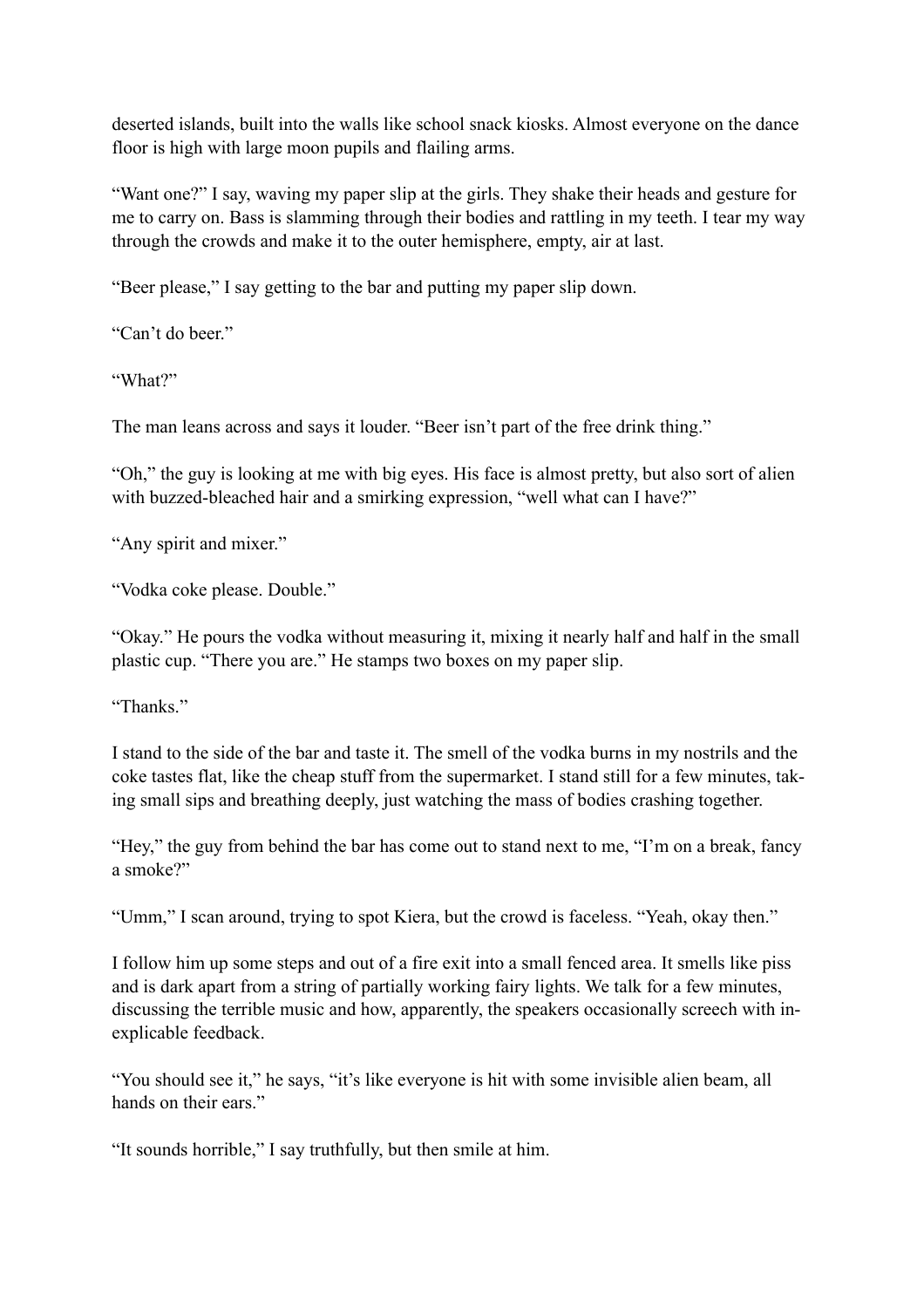"Right then," he says pulling out a Rizla pack and producing an already rolled cigarette, fat and short. "You're good to share, right?"

I shrug. He lights up and the strong smell of weed stiffens the air. He takes two long drags then beckons me with his finger. I lean in and he blows the smoke into my mouth. I inhale deep.

"Ever done blowbacks before?" He asks.

"No."

"No worries, here." He passes the spliff which I briefly bring to my lips once, twice, before becoming consumed with coughs and streaming eyes. I hand it back to him, still coughing.

"You okay?" He asks but I'm already stumbling for the door, my head pounding in the right side and a wave of nausea stirring in my stomach. I am suddenly desperate to be at home, in my own bedroom, far away from this dirty underground club with Kiera and some girls I don't know. The concrete stairs back to the dance floor look steep and unforgiving. I can hear the bass from downstairs and the guy from the bar calling me from behind.

"That's right, get it all up." Says Kiera holding my hair back as I slump over the toilet. I have a vague awareness that the floor is gross, but I can't bring myself to care.

\*

"Are those…carrots?" Asks Gita from somewhere behind me.

"Buddha bowl," says Kiera.

"Naturally." I can hear the eye roll in her voice.

Twenty minutes pass before I feel the walls start to stabilise. I stand up and Kiera cleans around my face.

"Hey, that bar guy was kind of fit," she says dabbing my eyes with a tissue.

"Uh huh"

"Why don't you sort yourself out, splash your face and we can go get some food?" Says Kiera, I can feel the boredom radiating from Laura and Gita who are waiting dutifully to the side.

"That's fine, carry on. I'll meet you out there."

"Okay. Just so you know I think that guy might be waiting outside."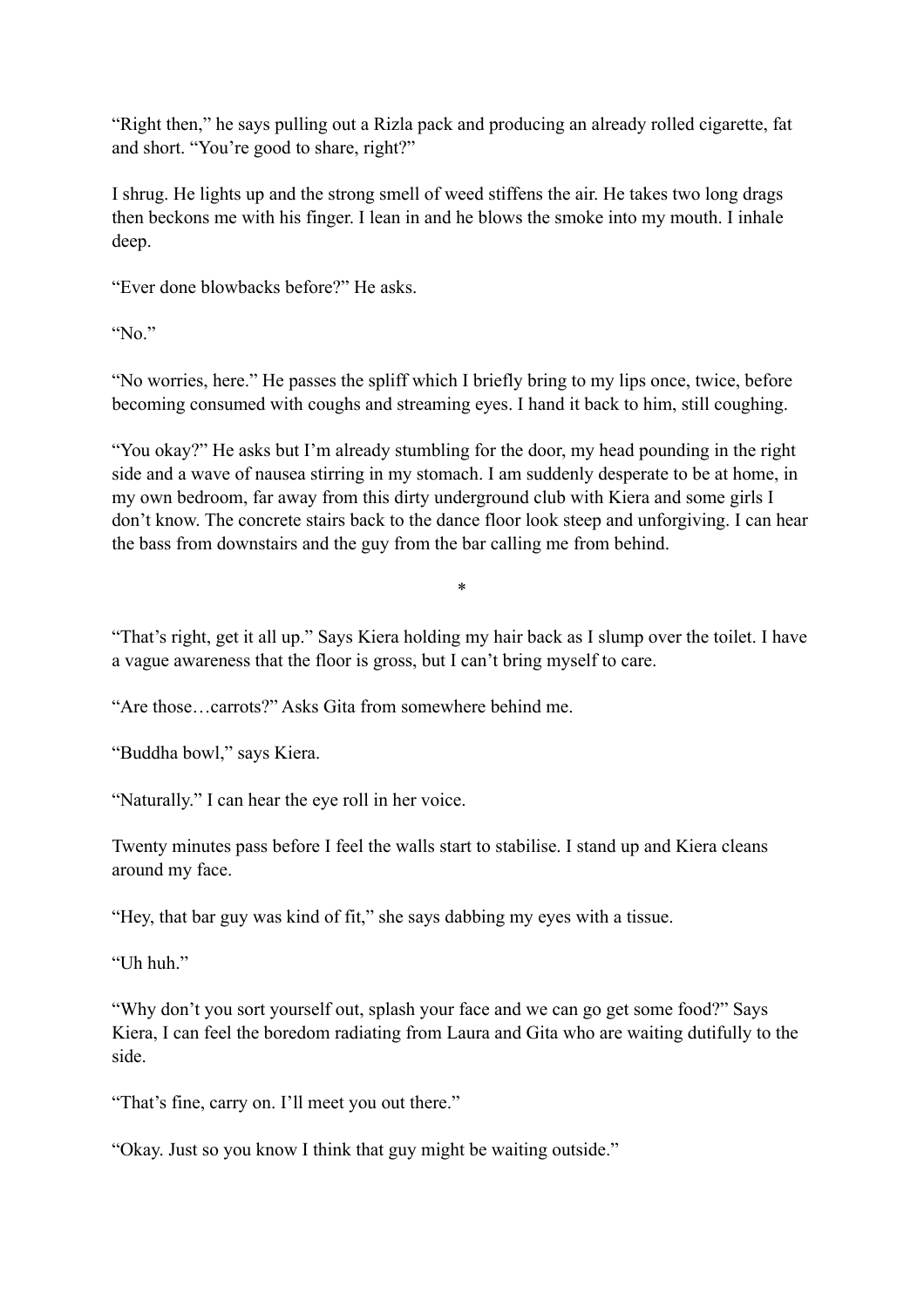"Oh god."

"Here, take my lipstick." She smiles and hands me a gold tube which I stare at dumbly as they walk out.

I lumber over to the mirror to asses my reflection. The tap is dripping, and I look terrible. Like an orchestra going wrong, straining off key — my lipstick is smudged on my right front tooth, and my hair has gone static in its hair spray. The worst of it is my eyes, blackened and watery. I do my best to clear up and reapply the lipstick, smudging some onto my cheeks which have turned deathly white.

The guy from the bar *is* waiting for me outside the toilet. He keeps asking me if I'm okay and apologising about the blunt. It was too strong, he insists. I tell him that weed and alcohol always makes me sick and that it's normal, which is a lie, but I despise seeming naïve. Before, it felt that there was some kind of indescribable element to our interaction, a kind of charge, but now that's gone. He still smiles and asks for my number, but he's looking at me differently, like he's seeing me through medical gauze, my HD face a blur, suddenly gone terrestrial. I give him my Instagram handle.

By the time I find Kiera the crowd has swollen out and everyone looks ready to leave.

"Fancy a cold beer? There's a nice enough pub around the corner," says Kiera, linking my arm.

"It'll be closed," I say matter-of-factly, feeling zoned out.

"Idiot. It's not even midnight yet. You've peaked too early."

So we leave. The street is layered with the sound of distant sirens and the drunken hollering of groups pilgrimaging from one bar to the next. I shiver in the drizzle but feel better to be outside. Getting sick has hollowed me out; my mouth feels woolly and gross, but I'm also more settled.

We pile into the pub, which is fairly busy, groups packed into corners, most on their fifth or sixth pint. They lean over their drinks and talk loudly in each other's faces, sometimes gesturing with their hands. I catch snatches of conversation, two men arguing about private schools, a group humming the theme tune to The Simpsons off-key, a girl hugging her friend and insisting that really, he doesn't deserve her, anyway.

I now have the benefit of being the "drunk one" so I am sat down in a corner while the others go to the bar. Kiera asks me twice if I'm sure I'm okay to drink and I insist that I am. They return with four pints and the news that the bar is out of nuts and pork scratchings. We nurse our pints and warn off some drunken men in their late 30s trying to entice us with a game of pool, Kiera tells them to fuck off as I say no thank you.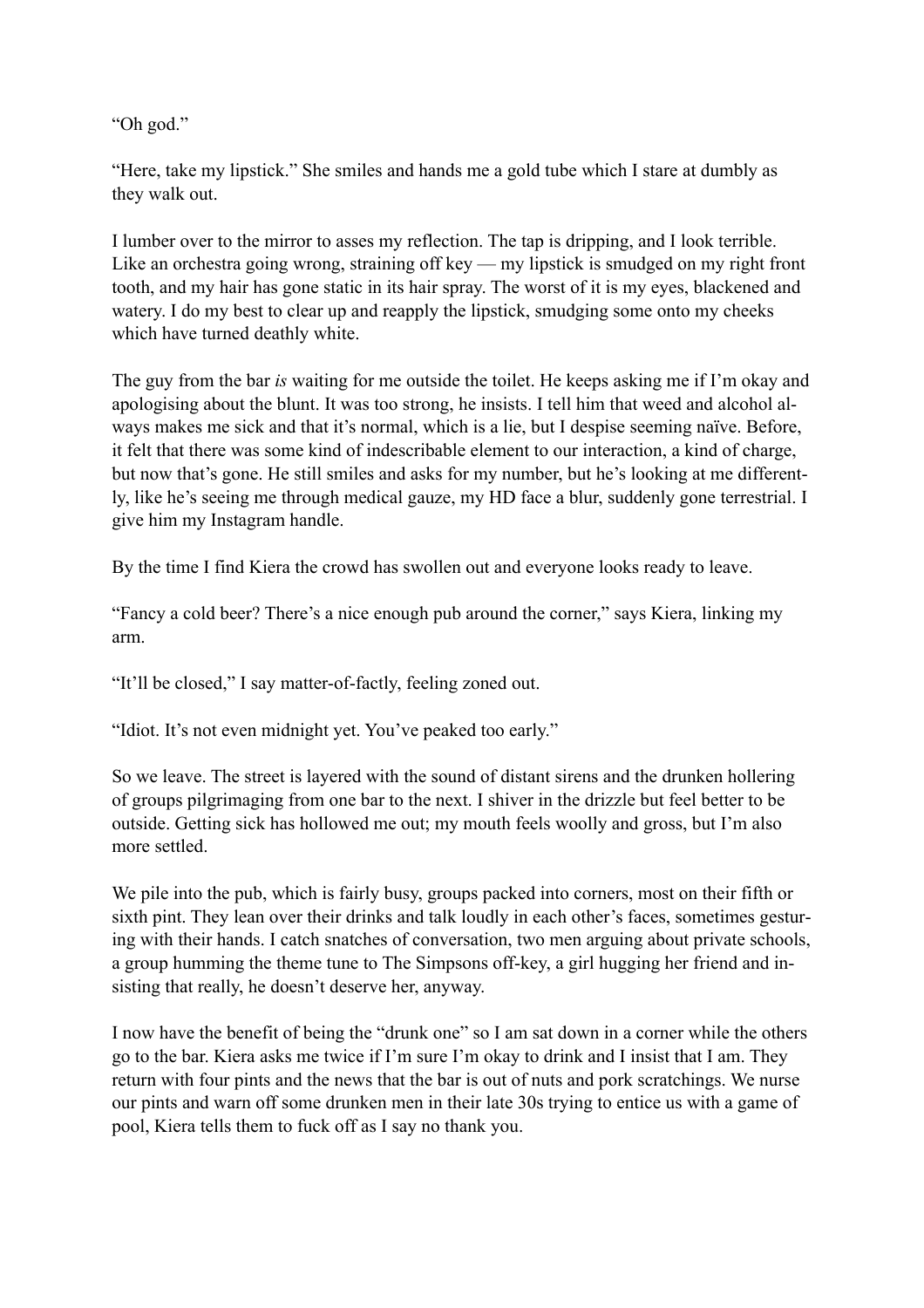Laura, emboldened by booze, asks directly if I'll take photos of them for my Instagram story. I agree, somewhat reluctantly. The three of them arrange themselves into displays of nonchalance, as if I've just happened to raise my phone while they're in the thick of fun, drunken antics. Kiera sticks her tongue out, Gita half drinks her pint while Laura kisses her on the cheek. It takes a long time, adjusting lighting and positions until everyone is happy. Then I upload it with tags to their accounts.

We get another round in and I can feel a warmer, more comfortable type of intoxication replace the haze and nausea which passed before. We chat and laugh while they each intermittently report new, incoming followers with marvelling smiles. They ask me about my ambitions and how I got started, we talk about influencers we know who have made it big; friends of friends, old acquaintances from school. I feel squeezed by the person I want to be, suffocated by competition, it's like there's no room for the actual me, the now me, inadequate and confined by the present.

The kebab shop is warm and smells like grease. I unwittingly caused outrage in the pub by admitting that I had never, in fact, had a kebab. *"Lime House!"* they demanded in unison and now we're here. To me it looks typical, a kebab shop painted green with "Lime House Kitchen" written outside accompanied by a neon "open" sign. Yet I have been told now, multiple times, is that this is the best kebab shop in London, possibly in the UK. It's certainly busy.

\*

We queue behind our fellow drunk people. The girls are in dregs of make-up with skewed outfits. The boys in buttoned up polo shirts with hanging arms and vague expressions. The sizzling smell reminds me of a distant holiday, one taken in childhood to somewhere warm and blue. I can feel my empty stomach, a cavern of hunger, and the others are practically salivating with eyes fixed on the salad counter. I let Kiera order for me; lamb donner, salad, chillies and garlic mayo plus chips which are actually more like seasoned fried potatoes.

Most of the customers take their food out, carrying it in yellow polystyrene boxes which they cradle protectively, almost lovingly. But we're staying in. I slip into a plastic table covered in crumbs and place down my food.

"Are you ready, dear cousin, to be initiated into a new religion, nay, a cult — one that's sole purpose is to worship at the temple of the Lime House Kitchen kebab?"

"I guess so," I say, and they all laugh. We dig in with white plastic cutlery, steam rising from containers, fingers rearranging pitas into manageable shapes. The first bite is bright, crunching with salad and freshness, the next is warm, bursting, the meat somehow both charred and tender.

"Oh my god," I say, pita still in hand.